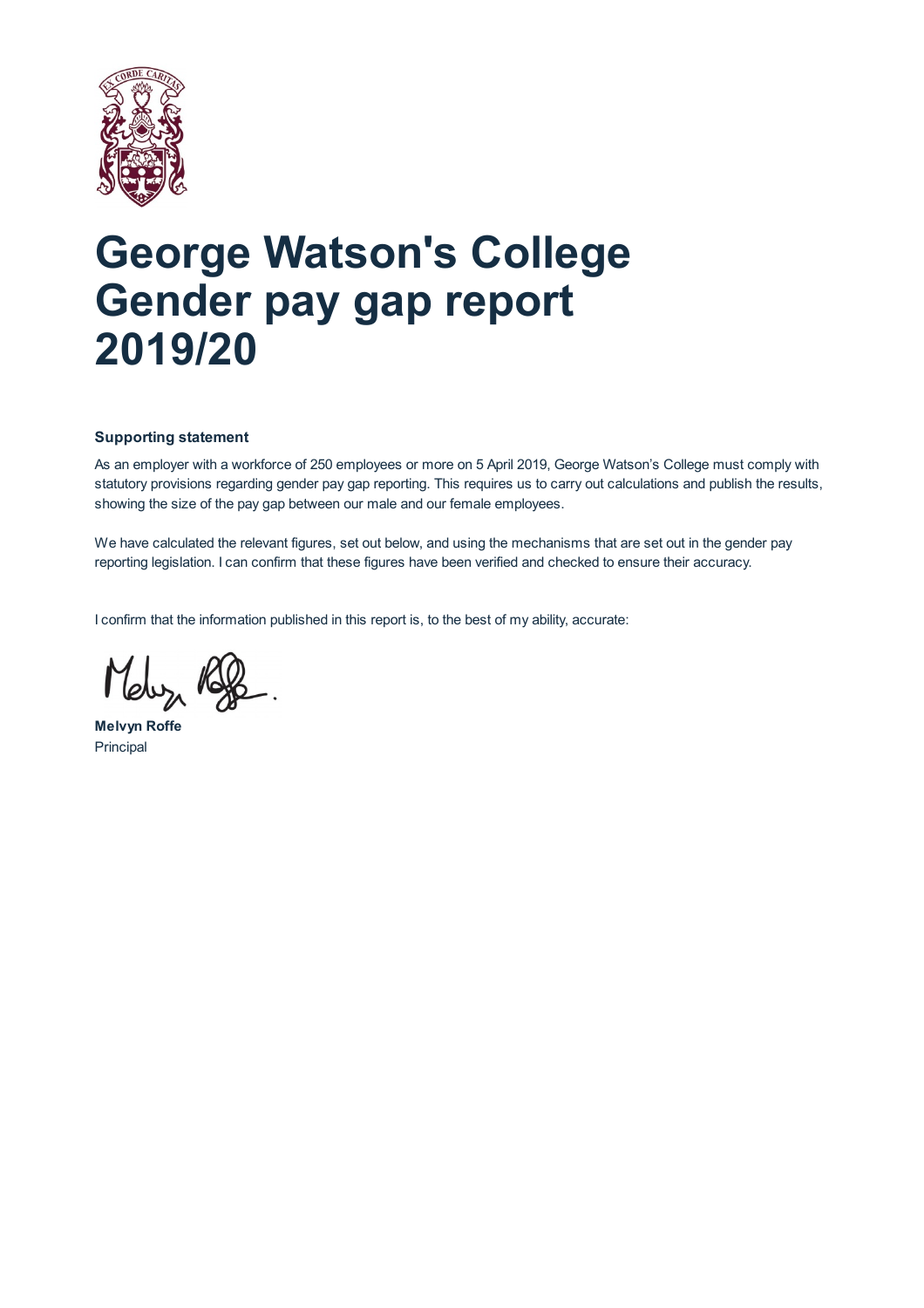#### **Gender pay gap**

This is the difference in adjusted hourly rates between men and women; adjusted hourly rates include elements of ordinary pay plus any bonus payments received in the same month's payroll. These adjusted hourly rates are shown as the middle (median) and the average (mean) values:

| $\vert$ Type of pay gap | <b>George Watson's College</b> |
|-------------------------|--------------------------------|
| Median gender pay gap   | $-2.3%$                        |
| Mean gender pay gap     | 10.4%                          |

Using the median figure means that for every  $£1$  that the middle man earns, the middle woman earns  $£1.02$ .

### **Pay quarters**

This shows the proportion of men and women throughout the organisation and then in each quarter of the hourly pay range. These quarters group the hourly rates from lowest (Lower) to highest paid (Upper) employees.

### **Overall representation**

| 33.1%                        | 66.9% |
|------------------------------|-------|
| Upper<br>44.8%               | 55.2% |
| <b>Upper Middle</b>          |       |
| 19.8%<br><b>Lower Middle</b> | 80.2% |
| 36.5%                        | 63.5% |
| Lower                        |       |
| 31.2%                        | 68.8% |

Men **Men Women** Men over-represented **Men** Women over-represented Our gender pay gap is predominantly in the upper quartile which mainly comprises teachers in a variety of promoted posts and the disparity reflects the demographic in the teaching profession. The longest serving teachers are disproportionately male who are also, at present, slightly over represented in promoted posts. New appointments, including to promoted posts, are generally more evenly spread between younger women and younger men.

#### **Gender bonus gap**

This is the average difference in bonus payments made during the period 06 Apr 2018 to the 05 Apr 2019. Once again, the median and mean values are shown:

| Type of pay gap         | <b>George Watson's College</b> |
|-------------------------|--------------------------------|
| Median gender bonus gap | 38.9%                          |
| Mean gender bonus gap   | 34.0%                          |

Using the median figure means that for every  $£1$  that the middle man earns, the middle woman earns  $£0.61$ .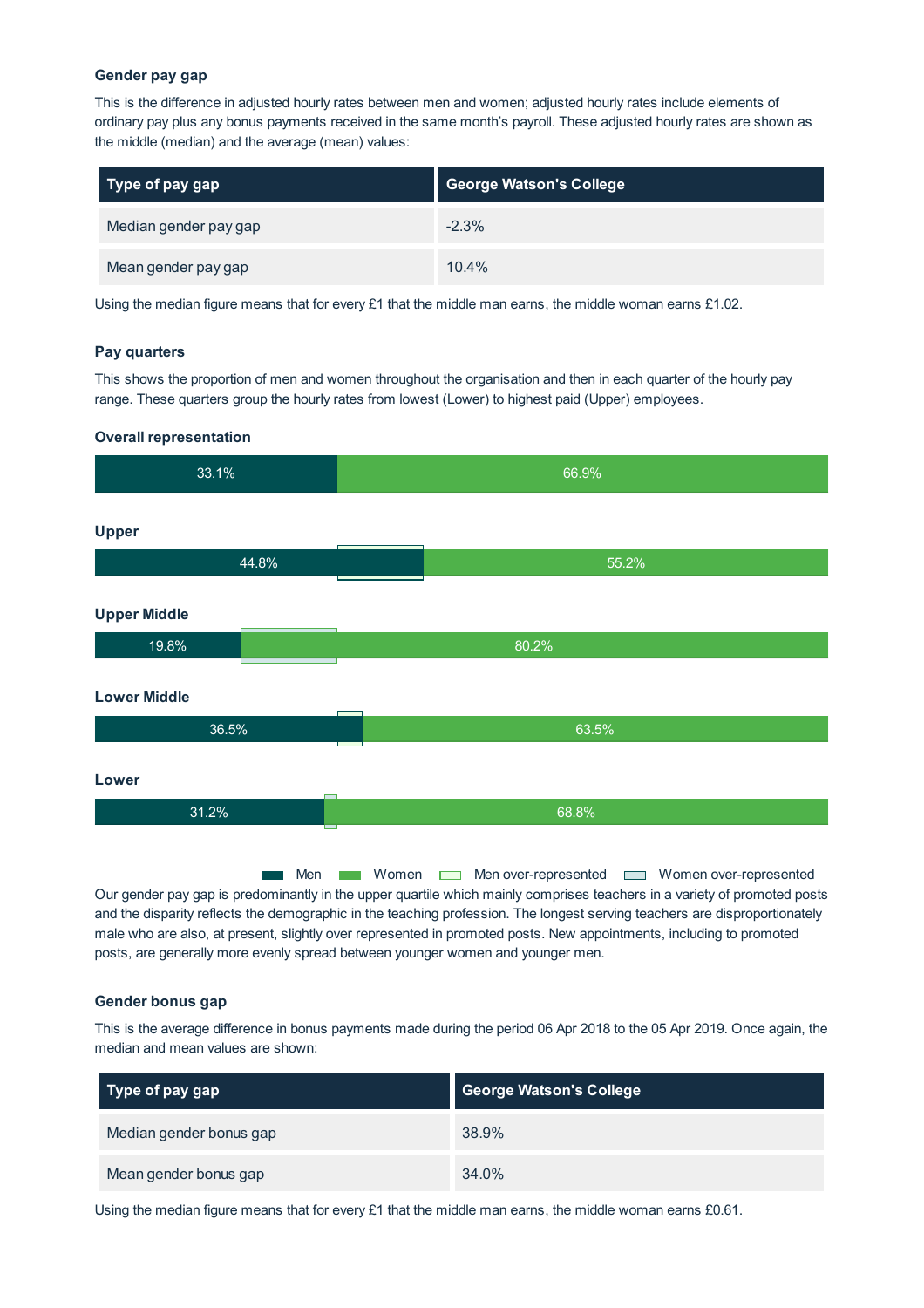## **Bonus payment ratio**

These are the proportions of men and women who received bonuses during the previous financial year to 05 Apr 2019:

| Gender           | <b>George Watson's College</b> |
|------------------|--------------------------------|
| Male employees   | 23.7%                          |
| Female employees | 6.5%                           |

The bonus gap of 34% relates to a long standing payment received for staff who undertake extra curricular activities. In December 2020 we introduced a new policy for this practice.